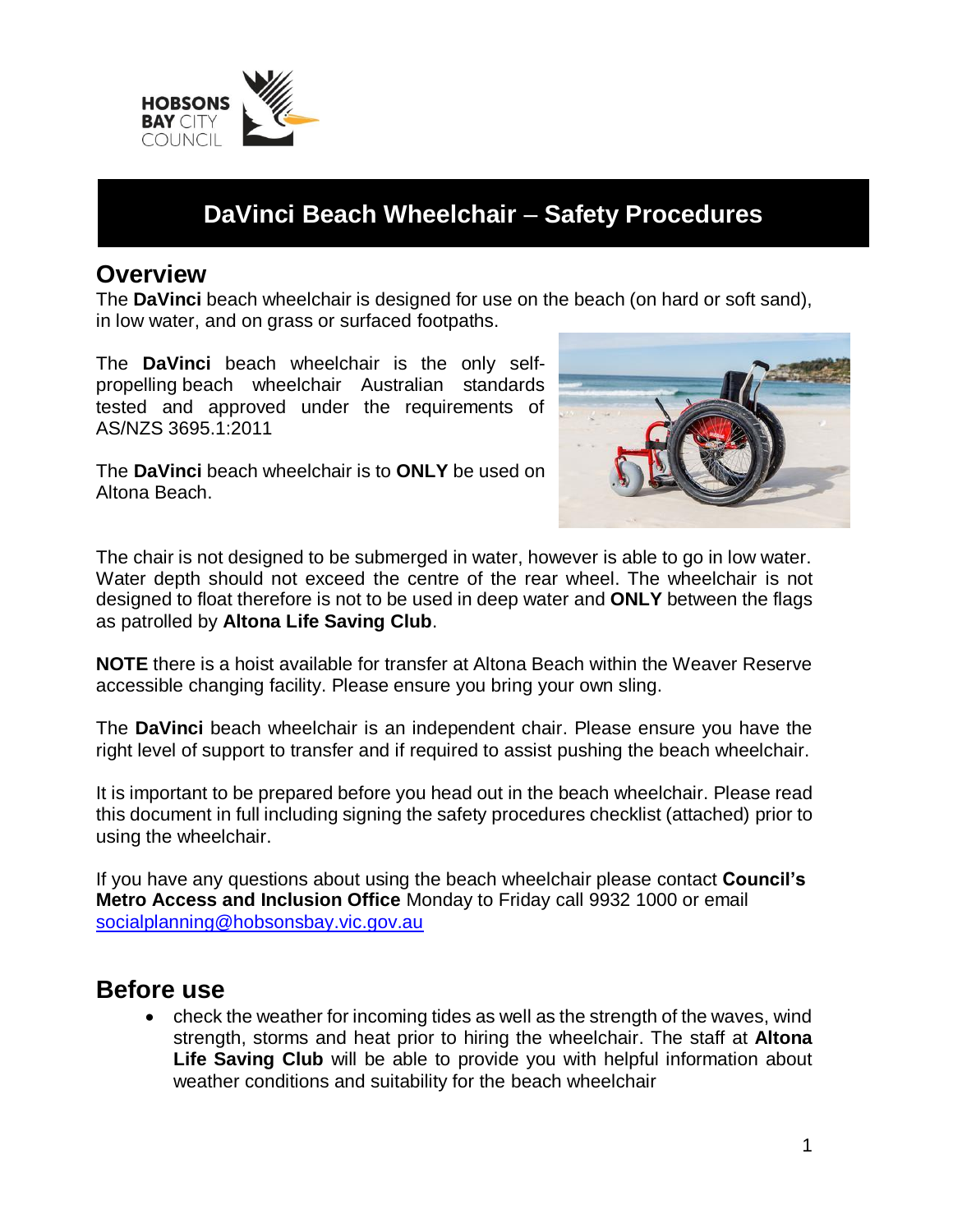- ensure walkway / routes to be taken are clear of hazards
- visually inspect seating, tyres and moving parts for possible damage
- ensure the foot rest is lowered and the wheel breaks are activated prior to a person being seated
- if possible, get another person to hold the handles of the wheelchair so that it will not move when a person is being seated. If this is not possible then stand behind the chair and hold the handles yourself
- if you are not experienced at lifting, it may be useful to approach a local rehabilitation center, hospital or physiotherapist regarding training for transferring and lifting
- please ensure you have the right level of support to transfer and if required to assist pushing the beach wheelchair

#### **During use**

- do not carry passengers
- always engage a slow speed when going down gradients
- do not ride in reverse down a slope or kerb
- always keep your feet on the footplate when moving
- the manual parking brakes are not designed for slowing down
- the wheelchair has been designed to be used on dry sand and wet sand at the water's edge
- the wheelchair is stable in low water levels up to the centre of the rear wheels, in still water conditions
- the wheelchair is **NOT** to be used in deep water
- do not exceed maximum recommended loading of 135kg
- do not leave a person unattended when in the wheelchair
- when parking find a level surface and ensure the parking brake is securely locked down
- gradients steeper than a standard ramp rise are not recommended unless two people are assisting with pushing the chair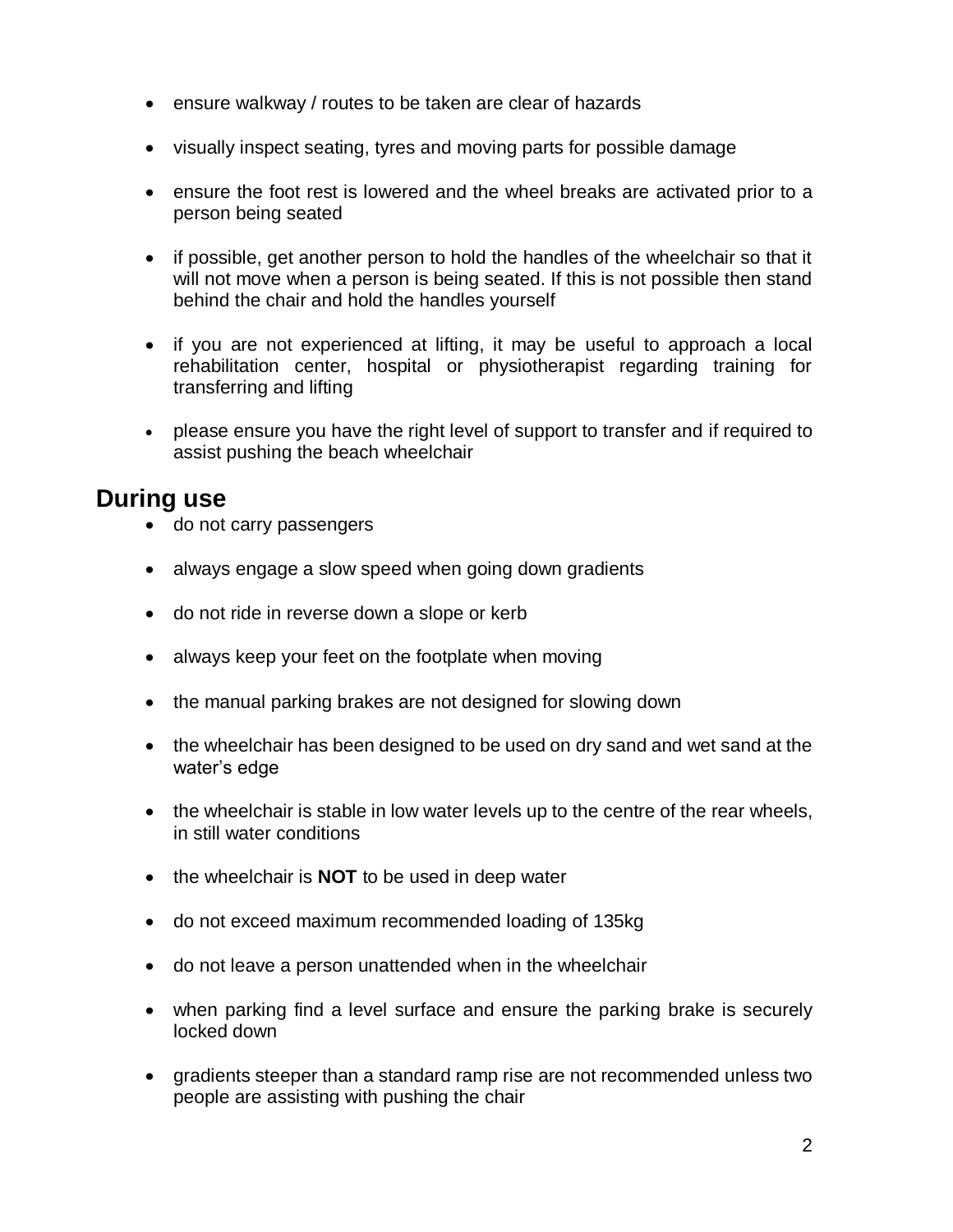- ensure heavy items are not placed on back of wheelchair or the handles
- always keep the passenger informed about what you are intending to do (turning, entering water, crossing road)
- the wheelchair must not be propelled by towing behind a motor vehicle, kite or other means, other than being pushed by an assistant
- when in low water, the use of the safety belt is recommended, depending on the passengers understanding of their capacity to move around freely. If a passenger experiences unsteadiness (such as with epilepsy), the seat belt should be used
- always use the safety belt when using the chair on dry land, including soft and hard sand. If a passenger experiences unsteadiness (such as epilepsy), the seat belt should be used at all times
- the wheelchair is not to be removed from the designated Altona beach area

#### **After use**

- ensure seat and foot rests are in the correct position and wheel brakes applied prior to a person exiting the wheelchair
- where possible the hirer should use a shower or hose to clean down the chair before returning to **Altona Life Saving Club**
- any safety, mechanical or accessibility concerns with the use of the Beach wheelchair should be reported immediately to **Altona Life Saving Club**

We welcome your feedback on your experience and use. Please provide feedback directly to the staff at the **Altona Life Saving Club** or contact Council's **Metro Access and Inclusion Officer** on 9932 1000 or email socialplanning@hobsonsbay.vic.gov.au.

For further details about Accessible and Inclusive beaches visit www.hobsonsbay.vic.gov.au for information and resources available.

Find more about the DaVinci wheelchair visit: www.pushmobility.com.au